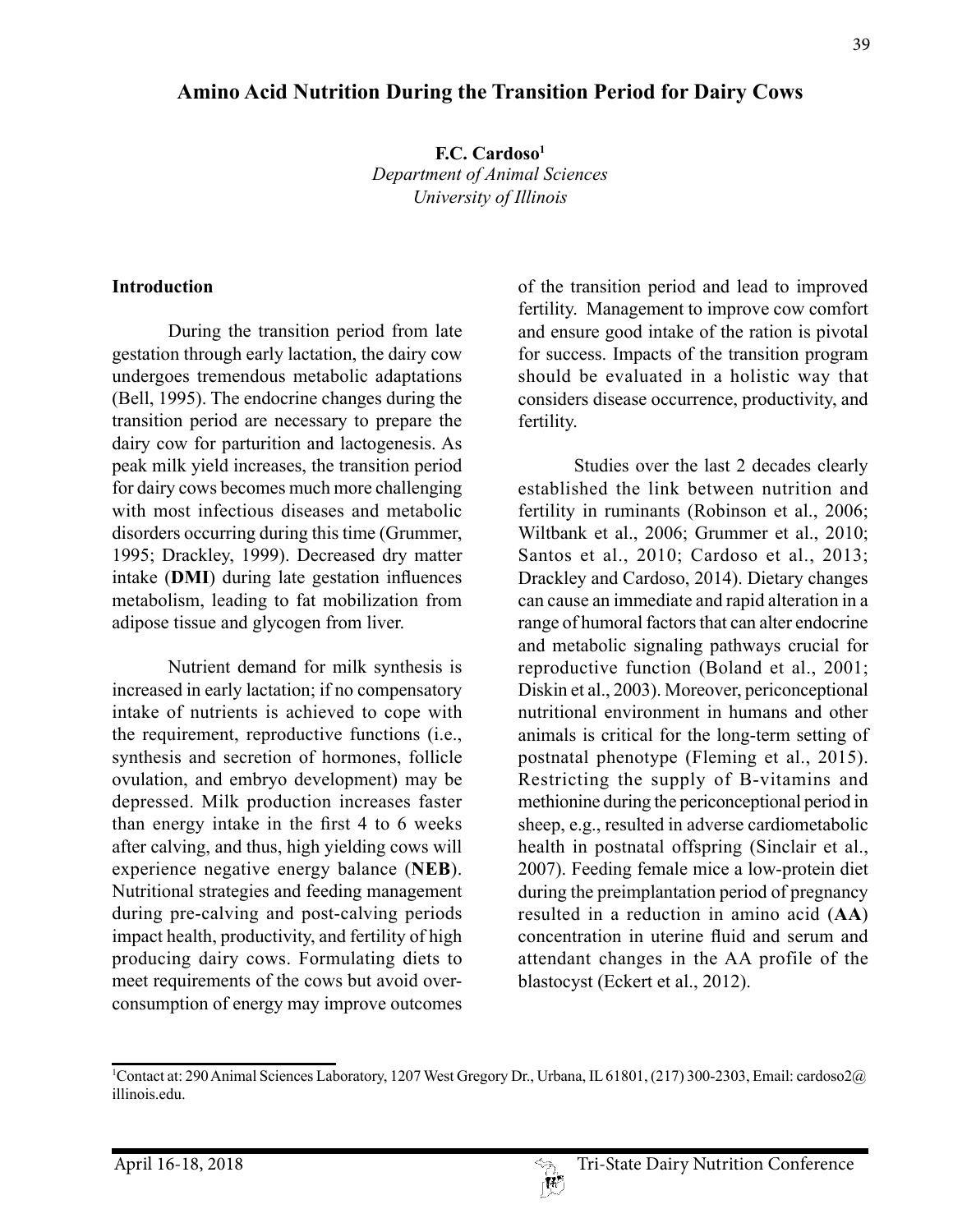Strategies have been used to improve the reproductive performance of dairy cows through alteration of nutritional status (Santos et al., 2001; Santos et al., 2008). In other species, dietary supplementation with specific AA (e.g., arginine, glutamine, leucine, glycine, and methionine) had beneficial effects on embryonic and fetal survival and growth through regulation of key signaling and metabolic pathways (Wang et al., 2012; Del Curto et al., 2013). Methionine and lysine are the most limiting AA in lactating cows (NRC, 2001), but supplementation of diets with crystalline methionine and lysine has been excluded because free methionine and lysine are quickly and almost totally degraded by the microorganisms in the rumen (NRC, 2001). In contrast, supplementing rumen-protected methionine (**RPM**) and rumen-protected lysine (**RPL**) has a positive effect on milk protein synthesis in dairy cows (Pisulewski et al., 1996; NRC, 2001; Ordway, et al., 2009; Osorio et al., 2013). Although the role of methionine in bovine embryonic development is unknown, there is evidence that methionine availability alters the follicular dynamics of the first dominant follicle (Acosta et al., 2017), the transcriptome of bovine preimplantation embryos in vivo (Penagaricano et al., 2013), and its contents (Acosta et al., 2016).

# **Reproduction, Nutrition, and Health**

A widespread assumption is that fertility of modern dairy cows is decreasing, particularly for Holstein-Friesen genetics, at least in part because of unintended consequences of continued selection for high milk production. This assumption has been challenged recently (LeBlanc, 2010; Bello et al., 2012). There is a wide distribution of reproductive success both within and among herds. For example, within 5 California herds encompassing 6,396 cows, cows in the lowest quartile for milk yield in the first 90 days postpartum (32.1 kg/day) were less

likely to have resumed estrous cycles by 65 days postpartum than cows in quartiles two (39.1 kg/ day), three  $(43.6 \text{ kg/day})$ , or four  $(50.0 \text{ kg/day})$ ; milk production did not affect risk for pregnancy (Santos et al., 2009). Changes in management systems and inadequacies in management may be more limiting for fertility of modern dairy cows than their genetics per se.

Dairy cows are susceptible to production disorders and diseases during the peripartal period and early lactation, including milk fever, ketosis, fatty liver, retained placenta, displaced abomasum, metritis, mastitis, and lameness (Mulligan et al., 2006; Ingvartsen and Moyes, 2013; Roche et al., 2013). There is little evidence that milk yield per se contributes to greater disease occurrence. However, peak disease incidence (shortly after parturition) corresponds with the time of greatest NEB, the peak in blood concentrations of nonesterified fatty acids (**NEFA**), and the greatest acceleration of milk yield (Ingvartsen et al., 2003). Peak milk yield occurs several weeks later. Disorders associated with postpartum NEB also are related to impaired reproductive performance, including fatty liver (Rukkwamsuk et al., 1999; Jorritsma et al., 2003) and ketosis (Walsh et al., 2007; McArt et al., 2012). Cows that  $lost >1$  body condition score (BCS) unit (1-5 scale) had greater incidence of metritis, retained placenta, and metabolic disorders (displaced abomasum, milk fever, and ketosis), as well as a longer interval to first breeding than cows that lost <1 BCS unit during the transition (Kim and Suh, 2003).

Indicators of NEB are highly correlated with lost milk production, increased disease, and decreased fertility (Ospina et al., 2010; Chapinal et al., 2012). However, the extent to which NEB is causative for peripartal health problems rather than just a correlated phenomenon must be examined critically (Roche et al., 2013).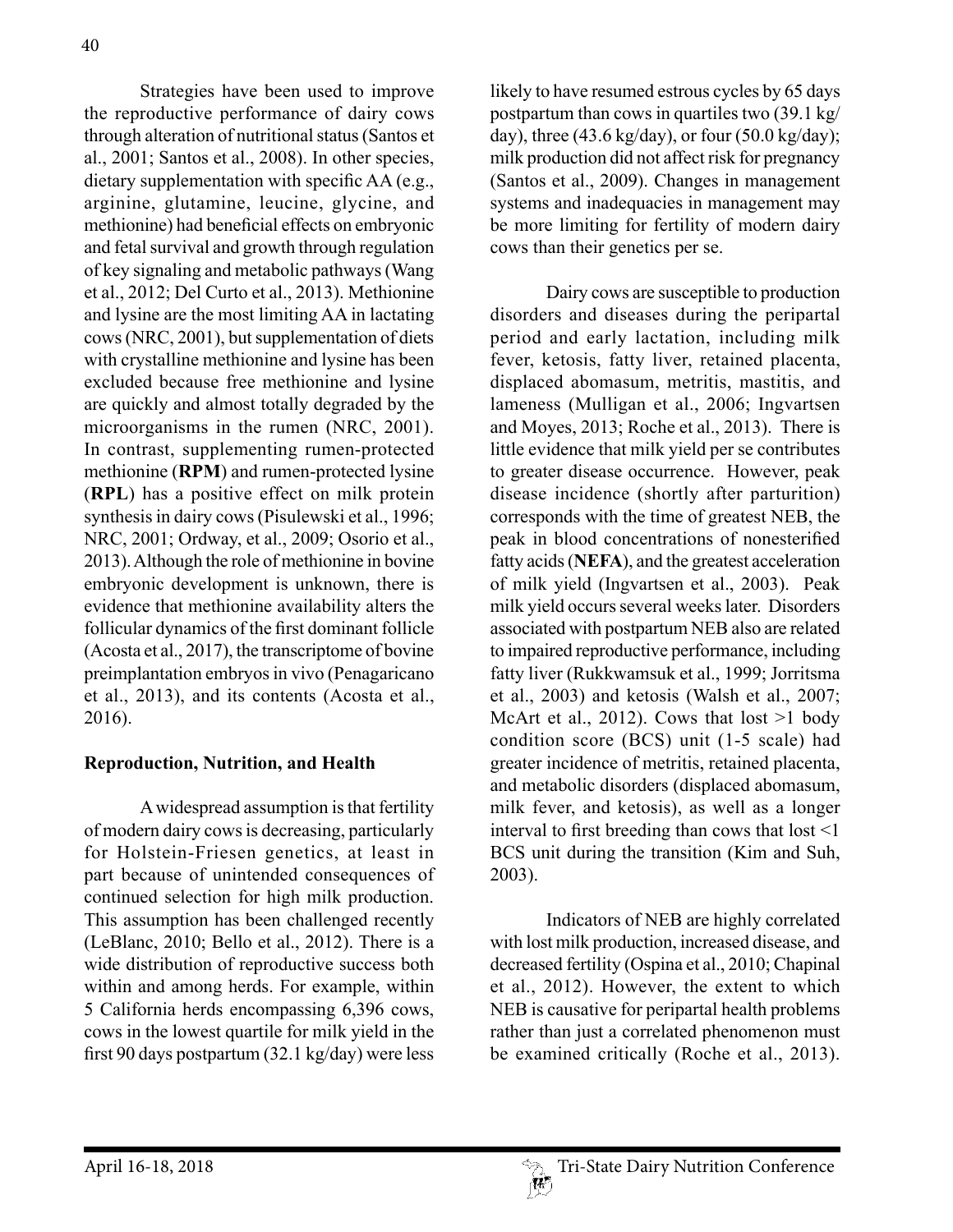For example, in transition cows, inflammatory responses may decrease DMI, cause alterations in metabolism, and predispose cows to greater NEB or increased disease (Bertoni et al., 2008; Graugnard et al., 2012 and 2013; Ingvartsen and Moyes, 2013). Inducing a degree of calculated NEB in mid-lactation cows similar to what periparturient cows often encounter does not result in marked increases in ketogenesis or other processes associated with peripartal disease (Moyes et al., 2009). Nevertheless, early postpartal increases in NEFA and decreases in glucose concentrations were strongly associated with pregnancy at first insemination in a timed artificial insemination (**TAI**) program (Garverick et al., 2013). Although concentrations of NEFA and glucose were not different between cows that ovulated or did not before TAI, probability of pregnancy decreased with greater NEFA and increased with greater glucose concentrations at day 3 postpartum (Garverick et al., 2013). In support of these findings, early occurrence of subclinical ketosis is more likely to decrease milk yield and compromise fertility. McArt et al. (2012) reported that cows with subclinical ketosis detected between 3 to 7 days after calving were 0.7 times as likely to conceive to first service and 4.5 times more likely to be removed from the herd within the first 30 days in milk compared with cows that developed ketosis at 8 days or later.

Cows that successfully adapt to lactation (Jorritsma et al., 2003) and can avoid metabolic (Ingvartsen et al., 2003) or physiological imbalance (Ingvartsen and Moyes, 2013) are able to support both high milk production and successful reproduction while remaining healthy. Decreased fertility in the face of increasing milk production may be attributable to greater severity of postpartal NEB resulting from inadequate transition management or increased rates of disease. Competition for nutrients between the divergent outcomes of early

lactation and subsequent pregnancy will delay reproductive function. Because NEB interrupts reproduction in most species, including humans, inappropriate nutritional management may predispose cows to both metabolic disturbances and impaired reproduction. Cows must make "metabolic decisions" about where to direct scarce resources, and in early lactation, nutrients will be directed to milk production rather than to the next pregnancy (Friggens, 2003).

Different nutritional strategies have been proposed to improve reproduction of the dairy cow with no detrimental effect on lactation performance. Feeding high quality forages, controlled-energy (**CE**) diets, or adding supplemental fat to diets are some of the most common ways to improve energy intake in cows (Cardoso et al., 2013; Drackley and Cardoso, 2014; Mann et al., 2015). Reproduction of dairy cattle may be benefited by maximizing DMI during the transition period, minimizing the incidence of periparturient problems (Cardoso et al., 2013; Drackley and Cardoso, 2014).

# **Prepartum Dietary Considerations**

Controlling energy intake during the dry period to near calculated requirements leads to better transition success (Grum et al., 1996; Dann et al., 2005 and 2006; Douglas et al., 2006; Janovick et al., 2011; Graugnard et al., 2012 and 2013; Ji et al., 2012). Research drew from earlier reports that limiting nutrient intakes to requirements of the cows was preferable to over-consumption of energy (e.g., Kunz et al., 1985). Cows fed even moderate-energy diets (1.50 to 1.60 Mcal NEL/kg DM) will easily consume 40 to 80% more NEL than required during both far-off and close-up periods (Dann et al., 2005 and 2006; Douglas et al., 2006; Janovick and Drackley, 2010). Cows in these studies were all less than 3.5 BCS (1-5 scale) at dry-off and were fed individually TMR based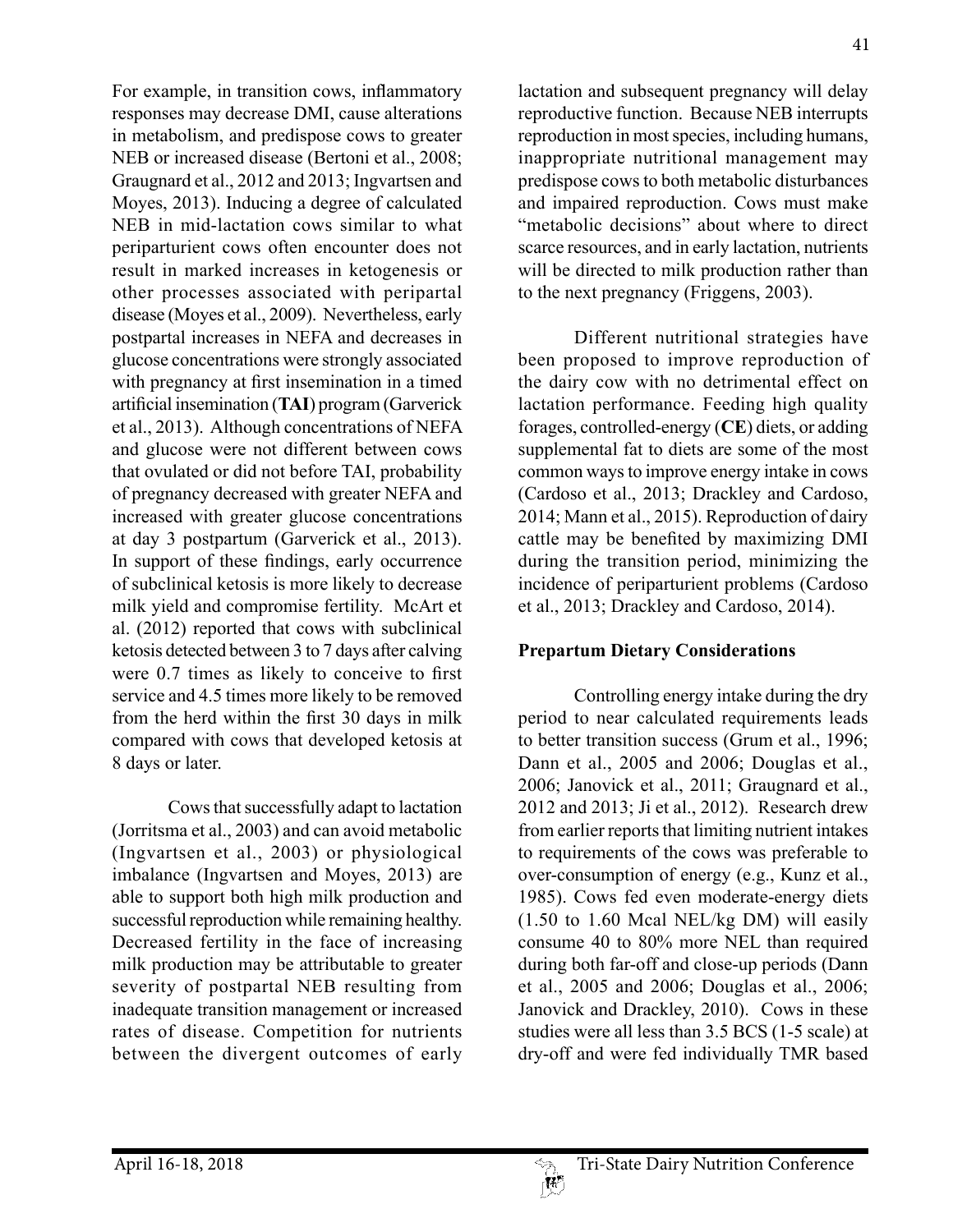on corn silage, alfalfa silage, and alfalfa hay with some concentrate supplementation. We have no evidence that the extra energy and nutrient intake was beneficial in any way. More importantly, our data indicate that allowing cows to over-consume energy even to this degree may predispose them to health problems during the transition period if they face stressors or challenges that limit DMI (Cardoso et al., 2013).

Prolonged over-consumption of energy during the dry period can decrease postcalving DMI (Dann et al., 2006; Douglas et al., 2006; Janovick and Drackley, 2010). Overconsuming energy results in negative responses of metabolic indicators, such as higher NEFA and betahydroxybutirate (**BHB**) in blood and more triacylglycerol (**TAG**) in the liver after calving (Douglas et al., 2006; Janovick et al., 2011). Alterations in cellular and gene-level responses in liver (Loor et al., 2006 and 2007) and adipose tissue (Ji et al., 2012) potentially explain many of the changes at the cow level. Over-consumption of energy during the closeup period increases the enzymatic "machinery" in adipose tissue for TAG mobilization after calving, with transcriptional changes leading to decreased lipogenesis, increased lipolysis, and decreased ability of insulin to inhibit lipolysis (Ji et al., 2012). Controlling energy intake during the dry period also improved neutrophil function postpartum (Graugnard et al., 2012) and so may lead to better immune function.

Allowing dry cows to consume more energy than required, even if cows do not become noticeably over-conditioned, results in responses that would be typical of overly fat cows. Because energy that cows consume in excess of their requirements must either be dissipated as heat or stored as fat, we speculated that the excess is accumulated preferentially in internal adipose tissue depots in some cows. Moderate overconsumption of energy by non-lactating cows

for 57 days led to greater deposition of fat in abdominal adipose tissues (omental, mesenteric, and perirenal) than in cows fed a high-bulk diet to control energy intake to near requirements (Drackley et al., 2014). The NEFA and signaling molecules released by visceral adipose tissues travel directly to the liver, which may cause fatty liver, subclinical ketosis, and secondary problems with liver function.

Data from our studies support field observations that controlled-energy dry cow programs decrease health problems (Beever, 2006). Other research groups (Rukkwamsuk et al., 1998; Holcomb et al., 2001; Holtenius et al., 2003; Vickers et al., 2013) have reached similar conclusions about controlling energy intake during the dry period, although not all studies have shown benefits (Winkleman et al., 2008). Application of these principles can be through controlled limit-feeding of moderate energy diets or ad libitum feeding of high-bulk, lowenergy rations (Janovick and Drackley, 2010; Janovick et al., 2011; Ji et al., 2012) as proposed by others (Beever, 2006).

Nutritionally complete diets must be fed and the TMR must be processed appropriately so that cows do not sort the bulkier ingredients (Janovick and Drackley, 2010). Feeding bulky forage separately from a partial TMR or improper forage processing will lead to variable intake among cows, with some consuming too much energy and some too little. Underfeeding relative to requirements, where nutrient balance also is likely limiting, leads to increased incidence of retained placenta and metritis (Mulligan et al., 2006). Merely adding a quantity of straw to a diet is not the key principle; rather, the diet must be formulated to limit the intake of energy (approximately 1.3 Mcal NE, /kg DM, to limit intake to about 15 Mcal/day for typical Holstein cows) but meet the requirements for protein, minerals, and vitamins. Reports of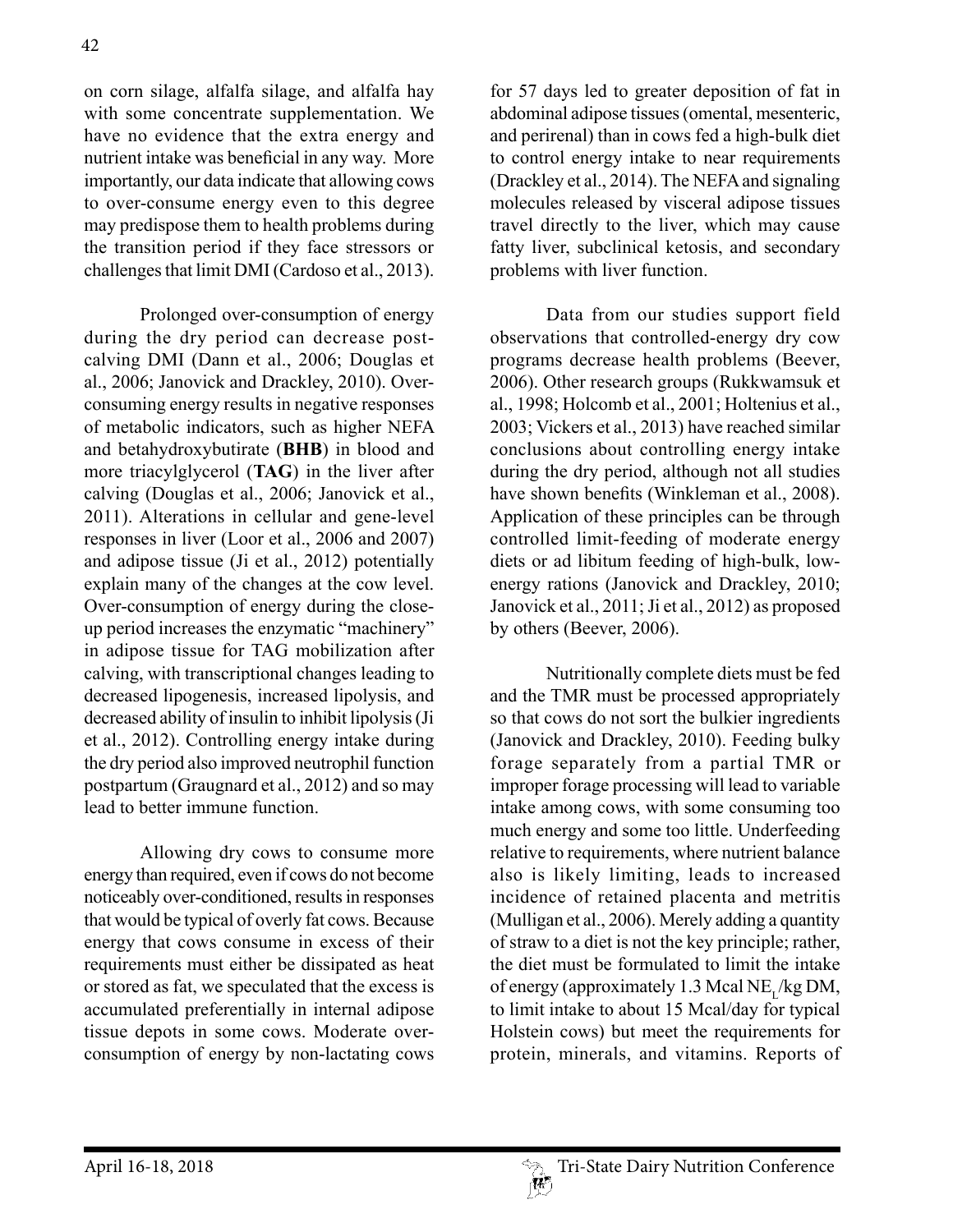increased transition health problems or poor reproductive success (Whitaker et al., 1993) with "low energy" dry cow diets must be examined carefully to discern whether nutrient intakes were adequate.

# **Fresh Cow (postpartum) Dietary Considerations**

Less is known about diet formulation for the immediate postpartum period to optimize transition success and subsequent reproduction. Increased research is needed in this area. Proper dietary formulation during the dry period or close-up period will maintain or enable rumen adaptation to higher grain diets after calving. Failure to do so may compromise early lactation productivity. For example, Silva-del-Rio et al. (2010) attempted to duplicate the dietary strategy of Dann et al. (2006) by feeding either a low-energy far-off diet for 5 weeks followed by a higher-energy diet for the last 3 weeks before parturition, or by feeding the higher-energy diet for the entire 8-week dry period. They found that cows fed the higher-energy diet for only 3 weeks before parturition produced less milk than cows fed the diet for 8 weeks (43.8 vs. 48.5 kg/day). However, the far-off dry period diet contained 55.1% alfalfa silage and 38.5% wheat straw but no corn silage. In comparison, the higher-energy dry period diet and the early lactation diet both contained 35% corn silage. Ruminal adaptation likely was insufficient for cows fed the higher energy diet for only 3 weeks.

A major area of concern in the fresh cow period is a sudden increase in dietary energy density, leading to subacute ruminal acidosis (**SARA**), which can decrease DMI and digestibility of nutrients (Mulligan and Doherty, 2008). Adequate physical form of the diet, derived either from ingredients or mixing strategy, must be present to stimulate ruminal activity and chewing behavior (Zabeli and Metzler-Zabeli, 2012), although good methods to quantify "adequacy" remain elusive. Dietary starch content and fermentability likely interact with forage characteristics and ration physical form. Dann and Nelson (2011) compared three dietary starch contents (primarily from corn starch) in the fresh cow period for cows fed a controlled energy-type ration in the dry period. Milk production was greatest when starch content was moderate (23.2% of DM) or low (21.0% of DM) in the fresh cow diet compared with high (25.5% of DM). If SARA decreases DMI and nutrient availability to the cow, NEFA mobilization and increased ketogenesis may follow. In addition, rapid starch fermentation in the presence of NEFA mobilization leads to bursts of propionate reaching the liver, which may decrease feeding activity and DMI according the hepatic oxidation theory (Allen et al., 2009). A moderate starch content (ca. 23 to 25% of DM) with starch of moderate fermentability (for example, ground dry corn rather than high-moisture corn or ground barley) along with adequate effective forage fiber may be the best strategy for fresh cows. Recent research also has demonstrated that high grain diets can lead to greater numbers of gram-negative bacteria such as E. coli with resulting increases in endotoxin present in the rumen, which may decrease barrier function and inflammatory responses in the cow (Zebeli and Metzler-Zabeli, 2012).

Supplemental fats have been widely investigated as a way to increase dietary energy intake and improve reproduction (Thatcher et al., 2011). A novel strategy to use polyunsaturated fatty acid (**PUFA**) supplements to improve reproduction has been reported (Silvestre et al., 2011). Cows fed calcium salts of safflower oil from 30 days before to 30 days after calving, followed by calcium salts of fish oil to 160 days postpartum, had greater pregnancy rates and higher milk production. The mechanism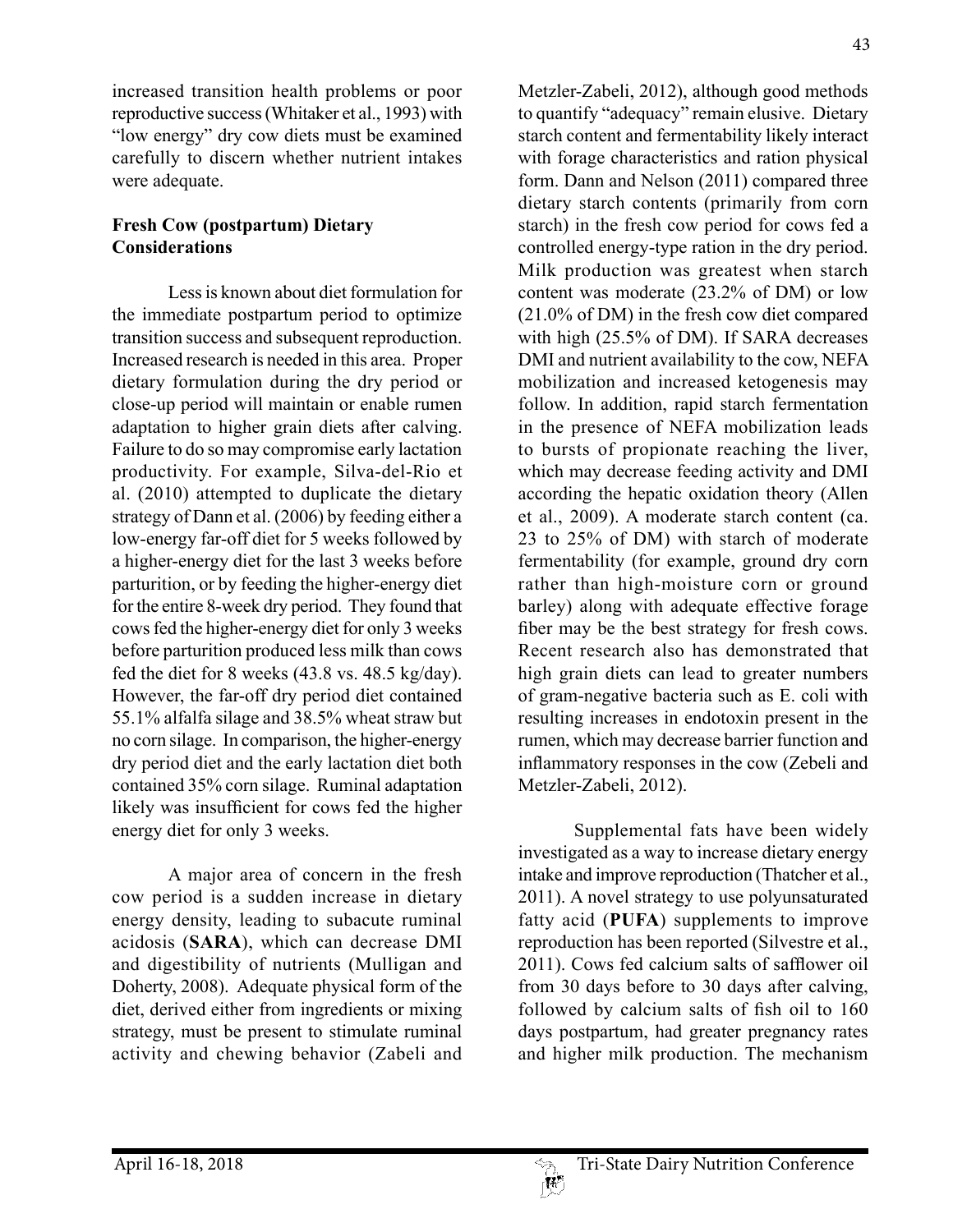is believed to be provision of greater amounts of linoleic acid (omega-6 PUFA) until early postpartum, which improves uterine health, followed by greater amounts of omega-3 PUFA from fish oil to decrease early embryonic loss (Thatcher et al., 2011). The effects of turbulent transitions on reproduction are established early postpartum, likely during the first 10 days to 2 weeks postpartum (Butler, 2003; McArt et al., 2012; Garverick et al., 2013). By 8 weeks postpartum, >95% of cows should be at or above energy balance (Sutter and Beever, 2000). Use of targeted prepartum and postpartum strategies may minimize health problems and lessen NEB, and thereby improve subsequent fertility.

# **Body Condition Score**

The role of excessive BCS in contributing to transition problems and impaired subsequent reproduction is well established and has been discussed by many authors (Drackley et al., 2005; Garnsworthy et al., 2008; Roche et al., 2013). Cows with excessive body lipid reserves mobilize more of that lipid around calving, have poorer appetites and DMI before and after calving, have impaired immune function, have increased indicators of inflammation in blood and may be more subjected to oxidative stress (Contreras and Sordillo, 2011). What constitutes "excessive" BCS relative to the cow's biological target remains controversial.Garnsworthy (2007) argued that the average optimal BCS has decreased over time with increased genetic selection for milk yield, perhaps related to correlated changes in body protein metabolism. Recommendations for optimal BCS at calving have trended downward over the last two decades, and in the author's opinion, a score of about 3.0 (1-5 scale) represents a good goal at present. Adjustment of average BCS should be a longstanding project and should not be undertaken during the dry period.

Cows fed high-energy  $(1.58 \text{ Mea}) \text{ NE}_1$ kg DM) diets during the last 4 weeks before calving lost more BCS in the first 6 weeks postpartum than those fed controlled energy  $(1.32 \text{ Mea} \text{N} \cdot \text{Kg} \text{DM})$  diets  $(-0.43 \text{ and } -0.30,$ respectively) (Cardoso et al., 2013). The effect of BCS change on the cow's fertility is clear. Carvalho et al. (2014) showed that cows that either gained or maintained BCS from calving to 21 days after calving had higher (38.2 and 83.5%, respectively) pregnancy per AI at 40 days than cows that lost BCS (25.1%) during that same period. Previously, Santos et al. (2009) had shown that cows that had  $> 1.0$  BCS unit change from calving to AI at approximately 70 days postpartum had lower pregnancy per AI  $(28%)$  than cows that  $lost < 1.0$  BCS unit change  $(37.3\%)$  or did not have a BCS change  $(41.6\%)$ . In a grazing system, researchers from New Zealand suggested that BCS at calving should be targeted at 2.75 to 3.0 to optimize production, while reducing liver lipid accumulation and the negative effects of inflammation on liver function (Roche et al., 2013; Akbar et al., 2015).

#### **The Importance of Amino Acids**

Some AA are limiting for optimal milk production as evidenced by an increase in milk yield, percentage of milk protein, and milk protein yield after supplementation with specific, rumen-protected amino acids. The first 3 limiting amino acids for milk production are considered to be methionine, lysine (NRC, 2001), and histidine (Hutannen, et al., 2002). In addition, many amino acids can have positive effects on physiological processes that are independent of their effects on synthesis of proteins (Wu, et al., 2013). Fertilization and the first few days of embryo development occur in the oviduct. By about 5 days after estrus, the embryo arrives in the uterine horn. The embryo reaches the blastocyst stage by 6 to 7 days after estrus. The embryo hatches from the zona pellucida by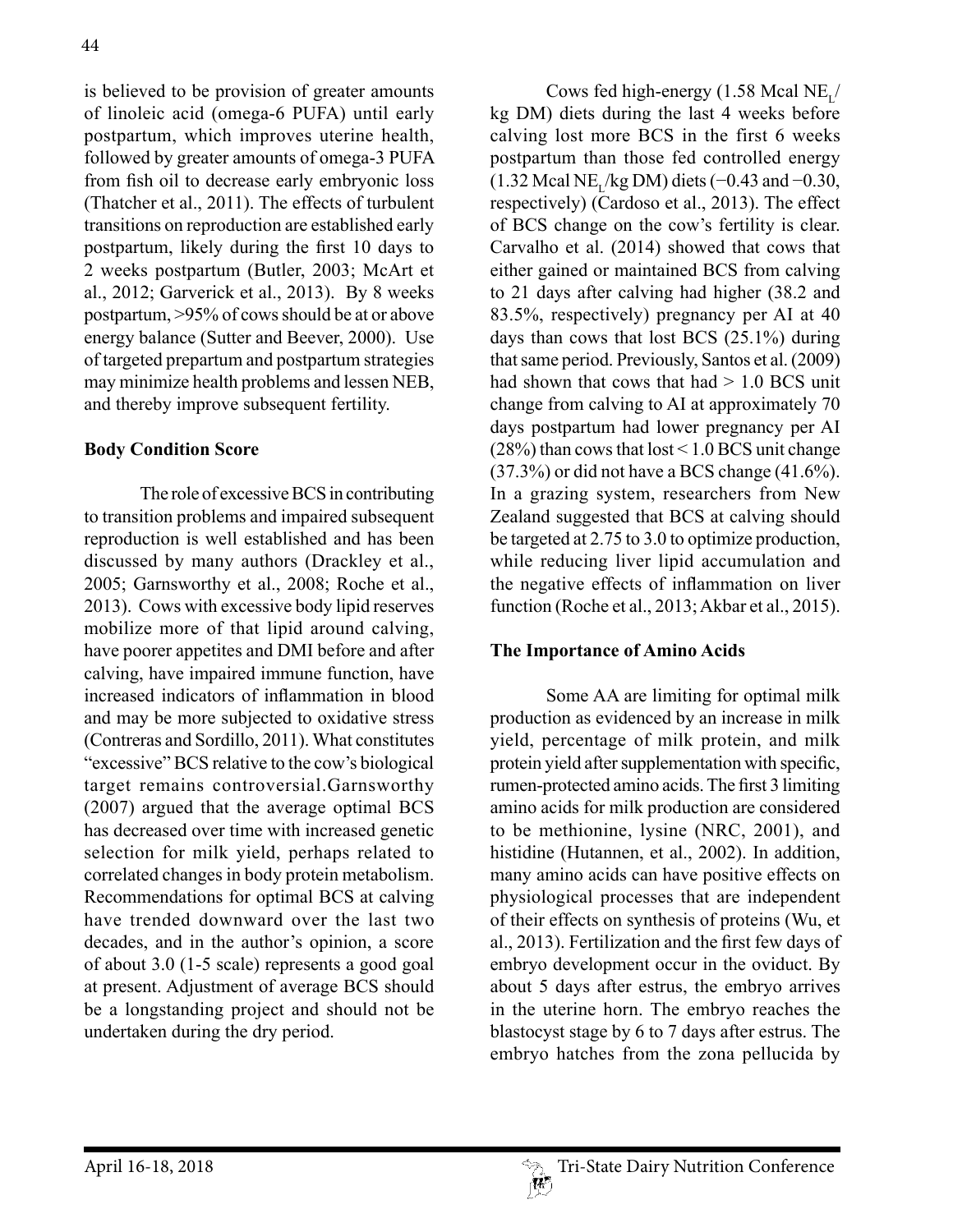about day 9 after estrus and then elongates on days 14 to 19. The elongating embryo secretes the protein interferon-tau that is essential for rescue of the corpus luteum and continuation of the pregnancy. By days 25 to 28, the embryo attaches to the caruncles of the uterus and begins to establish a vascular relationship with the dam through the placenta. During all the time prior to embryo attachment, the embryo is free-floating and is dependent upon uterine secretions for energy and the building blocks for development, including amino acids. Thus, it is critical to understand the changes in amino acid concentrations in the uterus that accompany these different stages of embryo development.

The lipid profile of oocytes and early embryos can be influenced by the environment of the cow. Our group ran a trial with the objective to determine the effect of supplementing rumenprotected methionine on DNA methylation and lipid accumulation in preimplantation embryos of dairy cows (Acosta et al., 2016). Lactating Holstein cows entering their 2nd or greater lactation were randomly assigned to 2 treatments from  $30 \pm 2$  DIM to  $72 \pm 2$  DIM; Control (CON;  $n = 5$ , fed a basal diet with a 3.4:1 Lys: Met) and Methionine (MET;  $n = 5$ , fed the basal diet plus Smartamine M to a 2.9:1 Lys:Met). Embryos were flushed 6.5 days after artificial insemination. Embryos with stage of development 4 or greater were used for analysis. For lipids, fluorescence intensity of Nile Red staining was compared against a negative control embryo (subtraction of background). A total of 37 embryos were harvested from cows  $(MET = 16; CON = 21)$ . Cows receiving MET had greater lipid accumulation (7.3 arbitrary units) when compared with cows receiving CON (3.7 arbitrary units). There were no treatment effects on number of cells or stage of development. In conclusion, cows supplemented with methionine produced embryos with higher lipid concentration when compared to CON,

which could potentially serve as an important source of energy for the early developing embryo.

The requirements for complete development of bovine embryos have not yet been determined. Current culture conditions allow development of bovine embryos to the blastocyst stage (day 7 to 8) and even allow hatching of a percentage of embryos (day 9); however, conditions have not been developed in vitro that allow elongation of embryos. The methionine requirements for cultured pre-implantation bovine embryos (day 7 to 8) was determined in studies from University of Florida (Bonilla et al., 2010). There was a surprisingly low methionine requirement  $(7 \mu M)$ for development of embryos to the blastocyst stage by day 7; however, development to the advanced blastocyst stage by day 7 appeared to be optimized at around 21 µM (Bonilla et al., 2010). Thus, the results of these studies indicated that development of morphologically normal bovine embryos did not require elevated methionine concentrations  $(>21 \mu M)$ , at least during the first week after fertilization. Stella (2017) reported the plasma concentration of cows fed RPM or not (CON) (Figure 1). It seems that cows when fed RPM have plasma methionine concentration greater than 20 µM.

Researchers at the Univ. of Wisconsin (Toledo et al., 2015) conducted a trial with a total of 309 cows (138 primiparous and 171 multiparous) that were blocked by parity and randomly assigned to 2 treatments: 1) CON: Cows fed a ration formulated to deliver 2500 g of metabolizable protein (**MP**) with 6.9% Lys (% of MP) and 1.9 Met (% of MP), and 2) RPM: Cows fed a ration formulated to deliver 2500 g of MP with 6.9% Lys, % of MP) and 2.3 % Met (% of MP). Cows were randomly assigned to 3 pens with head-locks and fed a single basal TMR twice daily. From 28 to 128 DIM, after the AM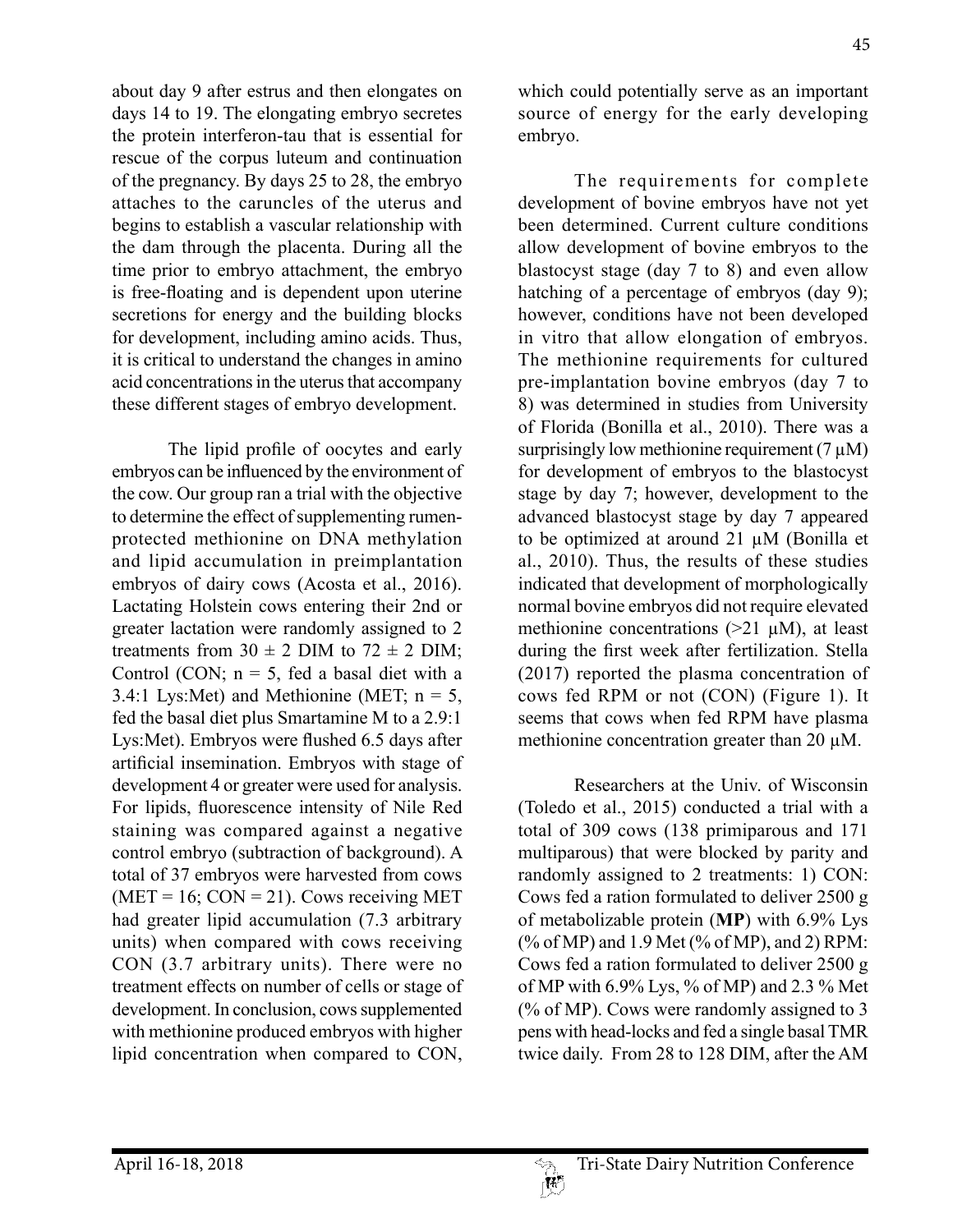milking, cows were head-locked for 30 minutes and the TMR of CON and RPM cows were individually top dressed with 50 g of DDG or 50 g of a mix of DDG (29 g) and Smartamine M (21 g), respectively. Following a double ovsynch protocol, cows were inseminated and pregnancy checked at 28 (plasma Pregnancy Specific Protein-B concentration), 32, 47, and 61 days (ultrasound). Individual milk samples were taken once a month and analyzed for composition. There were no statistical differences in milk production, but RPM cows had a higher milk protein concentration. Cows fed the methionine enriched diet had a lower pregnancy loss from 21 to 61 after AI (16.7 % RPM cows vs. 10.0% from CON cows). Pregnancy losses between days 28 and 61 were not different in the primiparous cows (12.8% CON and 14.6% RPM), however, pregnancy losses between treatments were significant for the multiparous cows (19.6% CON vs. 6.1% RPM; Toledo et al., 2015).

Perhaps the most detrimental impact of NEB on reproductive performance is delayed return to cyclicity (Jorritsma et al., 2003). The dominant follicle (**DF**) growth and estradiol (**E2** ) production are key factors for a successful conception, and their impairment can be attributed to reduced luteinizing hormone (**LH**) pulses (Grainger et al., 1982), as well as decreased circulating insulin and IGF-I concentrations (Canfield and Butler, 1990; Komaragiri and Erdman, 1997). Furthermore, immune function is also suppressed along the periparturient period (Butler 2003; Kehrli et al., 1999); NEB and fatty liver syndrome were demonstrated to impair peripheral blood neutrophil function (Zerbe et al., 2000; Hammon et al., 2006). Acosta et al. (2017) reported that methionine and choline supplementation induced a down regulation of pro-inflammatory genes, possibly indicating lower inflammatory processes in follicular cells of the first DF postpartum. Also, supplementing methionine, during the

transition period increased 3b-hydroxysteriod dehydrogenase expression in the follicular cells of the first DF postpartum. It is important to highlight that higher methionine concentrations in the follicular fluid of supplemented cows can potentially affect oocyte quality. The understanding on how this finding may affect reproductive performance in commercial farms needs to be further investigated. Batistel et al. (2017) reported that that studies with non-ruminant species argue for the potential relevance of the maternal methionine supply during late gestation in enhancing uteroplacental uptake and transport of nutrients. The authors hypothesized that the greater newborn body weight from cows fed RPM compared to control (42 vs. 44 kg) could have been a direct response to the greater nutrient supply from the feed intake response induced by methionine, the fact that certain amino acids and glucose are known to induce mTOR signaling to different degrees is highly suggestive of ''nutrient specific'' mechanistic responses.

# **Conclusions**

Formulation and delivery of appropriate diets that limit total energy intake to requirements but also provide proper intakes of all other nutrients before calving can help lessen the extent of NEB after calving. Effects of such diets on indicators of metabolic health are generally positive, suggesting the potential to lessen effects of periparturient disease on fertility. Supplementation of cows with methionine during the final stages of follicular development and early embryo development, until day 7 after breeding, lead to lipid accumulation changes in the embryos and resulted in differences in gene expression in the embryo. Methionine supplementation seems to impact the preimplantation embryo in a way that enhances its capacity for survival because there is strong evidence that endogenous lipid reserves serve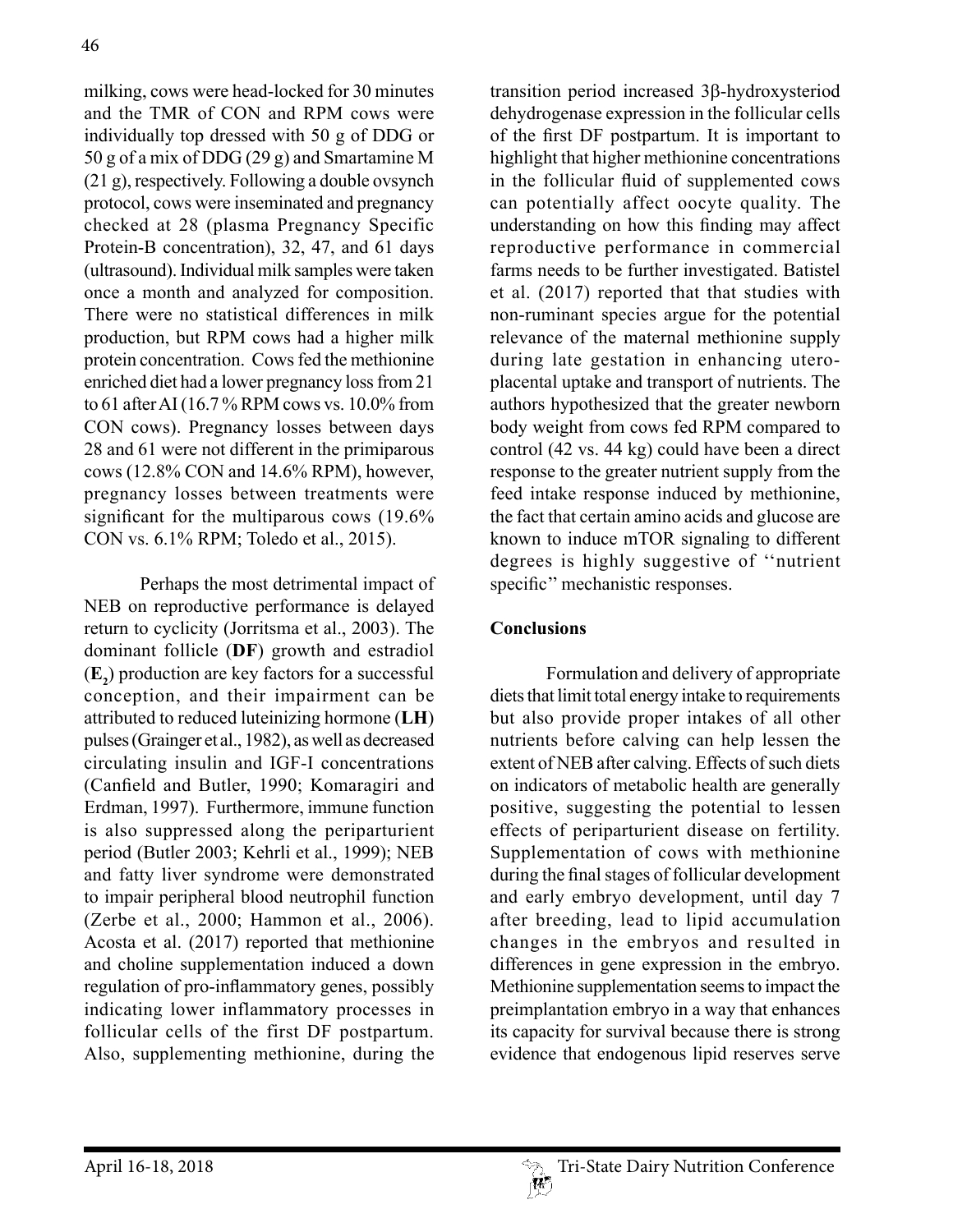as an energy substrate. The lower pregnancy losses from cows fed a methionine enriched diet suggest that methionine favors the embryo survival, at least in multiparous cows.

### **References**

Acosta, D.A.V., A.C. Denicol, P. Tribulo, M.I. Rivelli, C. Skenandore, Z. Zhou, D. Luchini, M.N. Corrêa, P.J. Hansen, and F.C. Cardoso. 2016. Effects of rumen-protected methionine and choline supplementation on the preimplantation embryo in Holstein cows. Theriogenology 85:1669-1679.

Acosta, D.A.V., M.I. Rivelli, C. Skenandore, Z. Zhou, D.H. Keisler, D. Luchini, M.N. Corrêa, and F.C. Cardoso. 2017. Effects of rumen-protected methionine and choline supplementation on steroidogenic potential of the first postpartum dominant follicle and expression of immune mediators in Holstein cows. Theriogenology. 96:1-9.

Akbar, H., T.M. Grala, M. Vailati Riboni, F.C. Cardoso, G. Verkerk, J. McGowan, K. Macdonald, J. Webster, K. Schutz, S. Meier, L. Matthews, J.R. Roche, and J.J. Loor. 2015. Body condition score at calving affects systemic and hepatic transcriptome indicators of inflammation and nutrient metabolism in grazing dairy cows. J. Dairy Sci. 98:1019–1032.

Allen, M.S., B.J. Bradford, and M. Oba. 2009. Board Invited Review: The hepatic oxidation theory of the control of feed intake and its application to ruminants. J. Anim. Sci. 87- 3317-3334,

Batistel, F., A.S.M. Alharthi, L. Wang, C. Parys, Y. Pan, F.C. Cardoso, and J.J. Loor. 2017. Placentome nutrient transporters and mTOR signaling proteins are altered by methionine supply during late-gestation in dairy cows and are associated with newborn birth weight. The Journal of Nutrition. 147:1640-1647.

Beever, D.E. 2006. The impact of controlled nutrition during the dry period on dairy cow health, fertility and performance. Animal Reproduction Science 96:212-226.

Bell, A.W. 1995. Regulation of organic nutrient metabolism during transition from late pregnancy to early lactation. J. Anim. Sci. 73:2804-2819.

Bello, N.M., J.S. Stevenson, and R.J. Tempelman. 2012. Invited review: Milk production and reproductive performance: Modern interdisciplinary insights into an enduring axiom. J. Dairy Sci. 95:5461-5475.

Bertoni, G., E. Trevisi, X. Han, and M. Bionaz. 2008. Effects of inflammatory conditions on liver activity in puerperium period and consequences for performance in dairy cows. J. Dairy Sci. 91:3300-3310.

Boland, M.P., P. Lonergan, and D. O'Callaghan. 2001. Effect of nutrition on endocrine parameters, ovarian physiology, and oocyte and embryo development. Theriogenology. 55:1323–1340.

Bonilla, L,D. Luchini, E. Devillard, and P.J. Hansen. 2010. Methionine requirements for the preimplantation bovine embryo. J. Reprod. Dev. 56:527–532.

Butler, W.R. 2003. Energy balance relationships with follicular development, ovulation and fertility in postpartum dairy cows. Livestock Prod. Sci. 83:211-218.

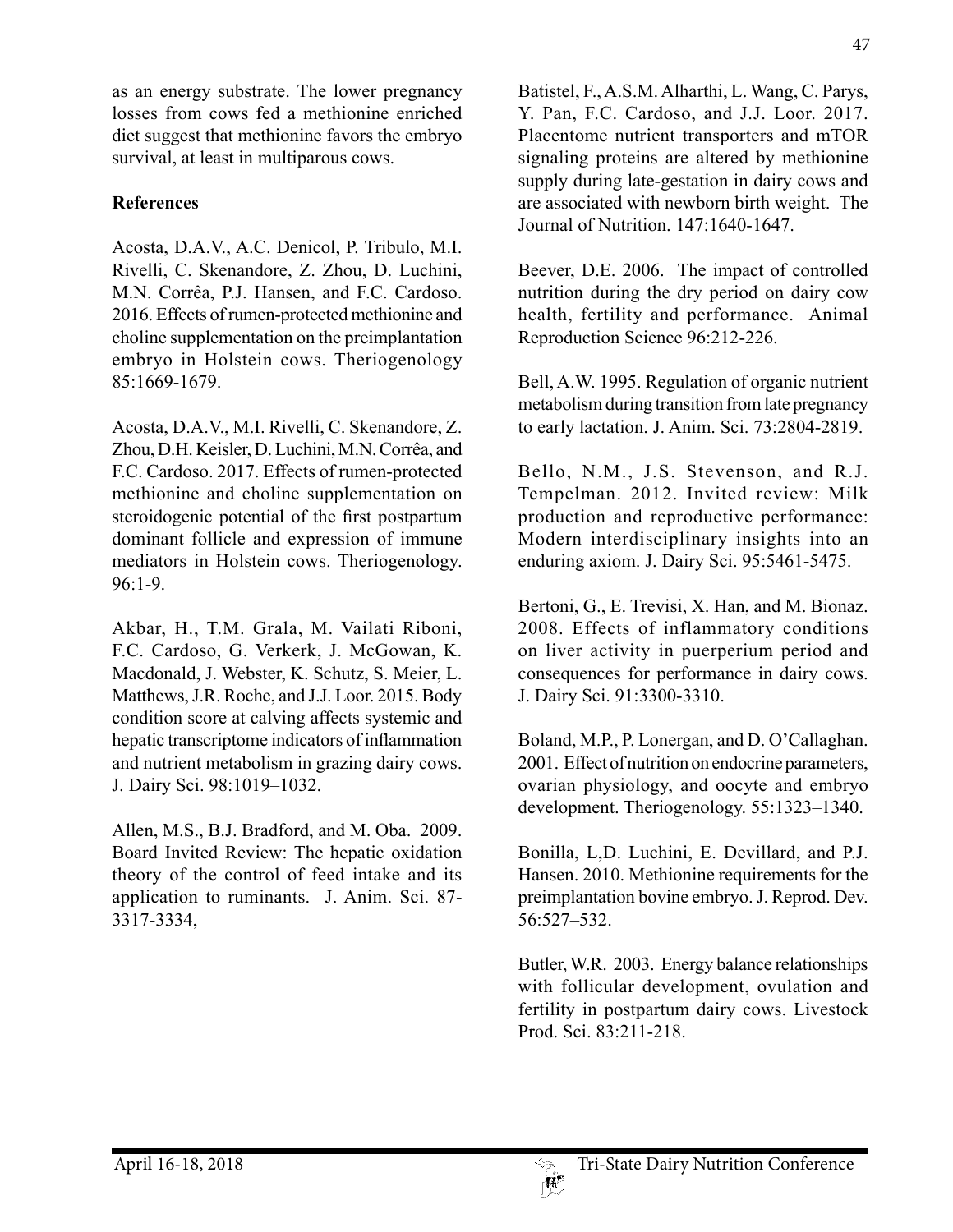Canfield R.W., and W.R. Butler. 1990. Energy balance and pulsatile LH secretion in early postpartum dairy cattle. Domest. Anim. Endocrinol.7:323-330.

Cardoso, F.C., S.J. LeBlanc, M.R. Murphy, and J.K. Drackley. 2013. Prepartum nutritional strategy affects reproductive performance in dairy cows. J. Dairy Sci. 96:5859–5871.

Carvalho, P.D., A.H. Souza, M.C. Amundson, K.S. Hackbart, M.J. Fuenzalida, M.M. Herlihy, H. Ayres, A.R. Dresch, L.M. Vieira, J.N. Guenther, R.R. Grummer, P.M. Fricke, R.D. Shaver, and M.C. Wiltbank. 2014. Relationships between fertility and postpartum changes in body condition and body weight in lactating dairy cows. J. Dairy Sci. 97:3666–3671.

Chapinal, N., S.J. Leblanc, M.E. Carson, K.E. Leslie, S. Godden, M. Capel, J.E. Santos, M.W. Overton, and T.F. Duffield. 2012. Herdlevel associations of serum metabolites in the transition period with disease, milk production, and early lactation reproductive performance. J. Dairy Sci. 95:5676-5682.

Contreras, G.A., and L.M. Sordillo. 2011. Lipid mobilization and inflammatory responses during the transition period of dairy cows. Comparative Immunology, Microbiology Infectious Diseases 34:281–289.

Dann, H.M., N.B. Litherland, J.P. Underwood, M. Bionaz, A. D'Angelo, J.W. McFadden, and J.K. Drackley. 2006. Diets during far-off and close-up dry periods affect periparturient metabolism and lactation in multiparous cows. J. Dairy Sci. 89:3563-3577.

Dann, H.M., D.E. Morin, M.R. Murphy, G.A. Bollero, and J.K. Drackley. 2005. Prepartum intake, postpartum induction of ketosis, and periparturient disorders affect the metabolic status of dairy cows. J. Dairy Sci. 88:3249-3264. Dann, H.M., and B.H. Nelson. 2011. Early lactation diets for dairy cattle – focus on starch. In Proceedings of the 2011 Cornell Nutrition Conference for Feed Manufacturers, Syracuse, NY.

DelCurto, H., G. Wu, and M.C. Satterfield. 2013. Nutrition and reproduction: Links to epigenetics and metabolic syndrome in offspring. Curr. Opin. Clin. Nutr. Metab. Care.16:385–391.

Diskin, M.G., D.R. Mackey, J.F. Roche, and J.M. Sreenan. 2003. Effects of nutrition and metabolic status on circulating hormones and ovarian follicle development in cattle. Anim. Reprod. Sci. 78:345–370.

Douglas, G.N., T.R. Overton, H.G. Bateman, H.M. Dann, and J.K. Drackley. 2006. Prepartal plane of nutrition, regardless of dietary energy source, affects periparturient metabolism and dry matter intake in Holstein cows. J. Dairy Sci. 89:2141-2157.

Drackley, J.K. 1999. Biology of dairy cows during the transition period: The final frontier? J. Dairy Sci. 82:2259-2273.

Drackley, J.K. and F.C. Cardoso. 2014. Prepartum and postpartum nutritional management to optimize fertility in high-yielding dairy cows in confined TMR systems. Animal. 8:S1, 5-14.

Drackley, J.K., H.M. Dann, G.N. Douglas, N.A. Janovick Guretzky, N.B. Litherland, J.P. Underwood, and J.J. Loor. 2005. Physiological and pathological adaptations in dairy cows that may increase susceptibility to periparturient diseases and disorders. Italian J. Animal Sci. 4:323-344.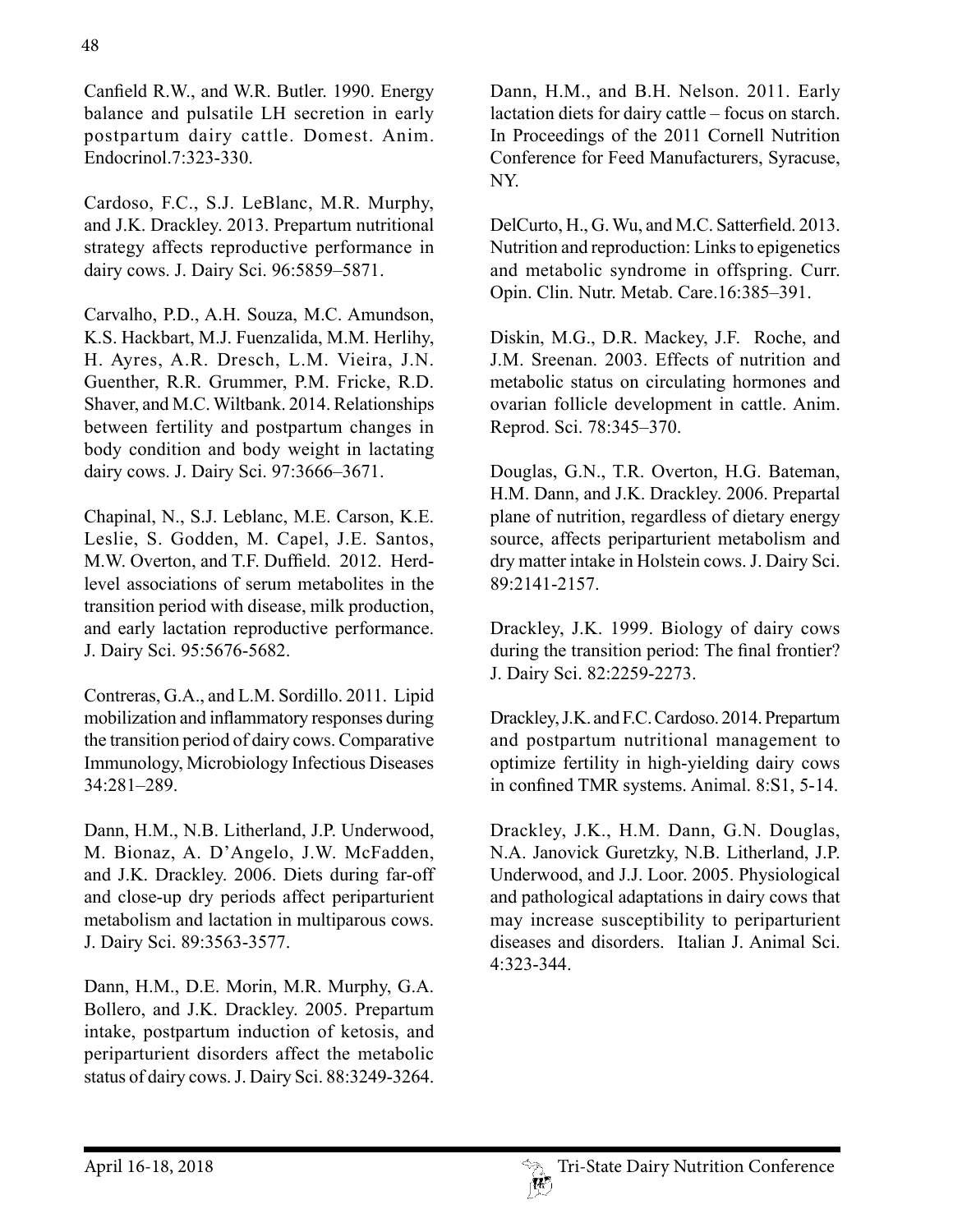Drackley, J.K., R.L. Wallace, D. Graugnard, J. Vasquez, B.F. Richards, and J.J. Loor. 2014. Visceral adipose tissue mass in non-lactating dairy cows fed diets differing in energy density. J. Dairy Sci. 97:3420-3430.

Eckert, J.J., R. Porter, A.J. Watkins, E. Burt, S. Brooks, H.J. Leese, P.G. Humpherson, I.T. Cameron, and T.P. Fleming. 2012. Metabolic induction and early responses of mouse blastocyst developmental programming following maternal low protein diet affecting life-long health. PLoS One; 7:e52791.

Fleming, T.P., M.A. Velazquez, J.J. Eckert. D. Embryos, and D. Barker. 2015. J. Dev. Orig. Health Dis. 6:377–383.

Friggens, N.C. 2003. Body lipid reserves and reproductive cycle: Towards a better understanding. Livestock Production Sci. 83:219-236.

Garnsworthy, P.C. 2007. Body condition score in dairy cows: Targets for production and fertility. In Recent advances in animal nutrition – 2006 (ed. PC Garnsworthy and J Wiseman), pp. 61-86. Nottingham University Press, Nottingham, UK.

Garnsworthy, P.C., K.D. Sinclair, and R. Webb. 2008. Integration of physiological mechanisms that influence fertility in dairy cows. Animal. 2:1144-1152.

Garverick, H.A., M.N. Harris, R. Vogel-Bluel, J.D. Sampson, J. Bader, W.R. Lamberson, J.N. Spain, M.C. Lucy, and R.S. Youngquist. 2013. Concentrations of nonesterified fatty acids and glucose in blood of periparturient dairy cows are indicative of pregnancy success at first insemination. J. Dairy Sci. 96:181-188.

Grainger C., G.D. Wilhelms, and A.A. McGowan. 1982. Effect of body condition at calving and level of feeding in early lactation on milk production of dairy cows. Aust. J. Exp. Agric. Anim. Husb. 22:9-17.

Graugnard, D.E., M. Bionaz, E. Trevisi, K.M. Moyes, J.L. Salak-Johnson, R.L. Wallace, J.K. Drackley, G. Bertoni, and J.J. Loor. 2012. Blood immunometabolic indices and polymorphonuclear leukocyte function in peripartum dairy cows are altered by level of dietary energy prepartum. J. Dairy Sci. 95:1749- 1758.

Graugnard, D.E., K.M. Moyes, E. Trevisi, M.J. Khan, D. Keisler, J.K. Drackley, G. Bertoni, and J.J. Loor. 2013. Liver lipid content and inflammometabolic indices in peripartal dairy cows are altered in response to prepartal energy intake and postpartal intramammary inflammatory challenge. J. Dairy Sci. 96:918- 935.

Grum, D.E., J.K. Drackley, R.S. Younker, D.W. LaCount, and J.J. Veenhuizen. 1996. Nutrition during the dry period and hepatic lipid metabolism of periparturient dairy cows. J. Dairy Sci. 79:1850-1864.

Grummer, R.R. 1995. Impact of changes in organic nutrient metabolism on feeding the transition dairy cow. J. Anim. Sci. 73:2820-2833.

Grummer, R.R., M.C. Wiltbank, P.M. Fricke, R.D. Watters, and N. Silva-Del-Rio. 2010. Management of dry and transition cows to improve energy balance and reproduction. J Reprod. Dev. 56(Suppl):S22–28.

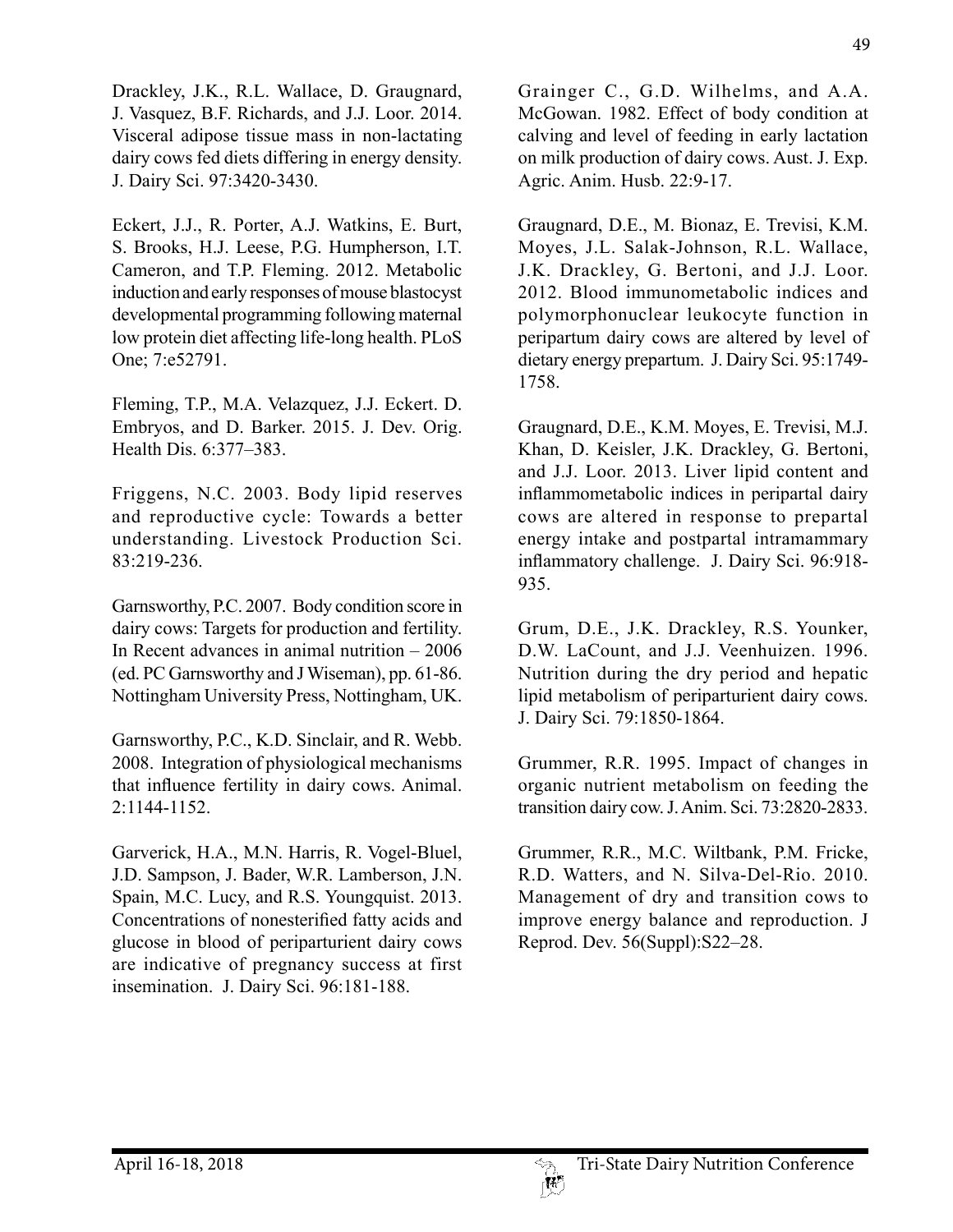Hammon D.S., I.M. Evjen, T.R. Dhiman, J.P. Goff, and J.L. Walters. 2006. Neutrophil function and energy status in Holstein cows with uterine health disorders. Vet. Immunol. Immunopathol. 13:21-29.

Holcomb, C.S., H.H. Van Horn, H.H. Head, M.B. Hall, and C.J. Wilcox. 2001. Effects of prepartum dry matter intake and forage percentage on postpartum performance of lactating dairy cows. J. Dairy Sci. 84:2051-2058.

Holtenius, K., S. Agenäs, C. Delavaud, and Y. Chilliard. 2003. Effects of feeding intensity during the dry period. 2. Metabolic and hormonal responses. J. Dairy Sci. 86:883-891.

Huhtanen, P., V. Vanhatalo, and T. Varvikko. 2002. Effects of abomasal infusions of histidine, glucose, and leucine on milk production and plasma metabolites of dairy cows fed grass silage diets. J. Dairy Sci. 85:204-216.

Ingvartsen, K.L., R.J. Dewhurst, and N.C. Friggens. 2003. On the relationship between lactational performance and health: Is it yield or metabolic imbalance that cause production diseases in dairy cattle? A position paper. Livestock Production Sci. 83:277–308.

Ingvartsen, K.L., and K. Moyes. 2013. Nutrition, immune function and health of dairy cattle. Animal 7 (Suppl. 1):112-122.

Janovick, N.A., Y.R. Boisclair, and J.K. Drackley. 2011. Prepartum dietary energy intake affects metabolism and health during the periparturient period in primiparous and multiparous Holstein cows. J. Dairy Sci. 94:1385-1400.

Janovick, N.A., and J.K. Drackley. 2010. Prepartum dietary management of energy intake affects postpartum intake and lactation performance by primiparous and multiparous Holstein cows. J. Dairy Sci. 93:3086–3102.

Ji, P., J.S. Osorio, J.K. Drackley, and J.J. Loor. 2012. Overfeeding a moderate energy diet prepartum does not impair bovine subcutaneous adipose tissue insulin transduction and induces marked changes in peripartal gene network expression. J. Dairy Sci. 95:4333-4351.

Jorritsma, R., T. Wensing, T.A. M. Kruip, T. Vos PLAM, and J.P.T.M. Noordhuizen. 2003. Metabolic changes in early lactation and impaired reproductive performance in dairy cows. Veterinary Research 34:11-26.

Kehrli M.E., J.L. Burton, B.J. Nonnecke, and E.K. Lee. 1999. Effects of stress on leukocyte trafficking and immune responses: Implications for vaccination. Adv. Vet. Med. 41:61-81.

Kim, I.H., and G.H. Suh. 2003. Effect of the amount of body condition loss from the dry to near calving periods on the subsequent body condition change, occurrence of postpartum diseases, metabolic parameters and reproductive performance in Holstein dairy cows. Theriogenology 60:1445-1456.

Komaragiri, M.V., and R.A. Erdman. 1997. Factors affecting body tissue mobilization in early lactation dairy cows. 1. Effect of dietary protein on mobilization of body fat and protein. J. Dairy Sci. 80:929-937.

Kunz, P.L., J.W. Blum, I.C. Hart, J. Bickel, and J. Landis. 1985. Effects of different energy intakes before and after calving on food intake, performance and blood hormones and metabolites in dairy cows. Animal Production 40:219-231.

LeBlanc, S.J. 2010. Assessing the association of the level of milk production with reproductive performance in dairy cattle. J. Reprod. Dev. 56(Suppl.), S1-S7.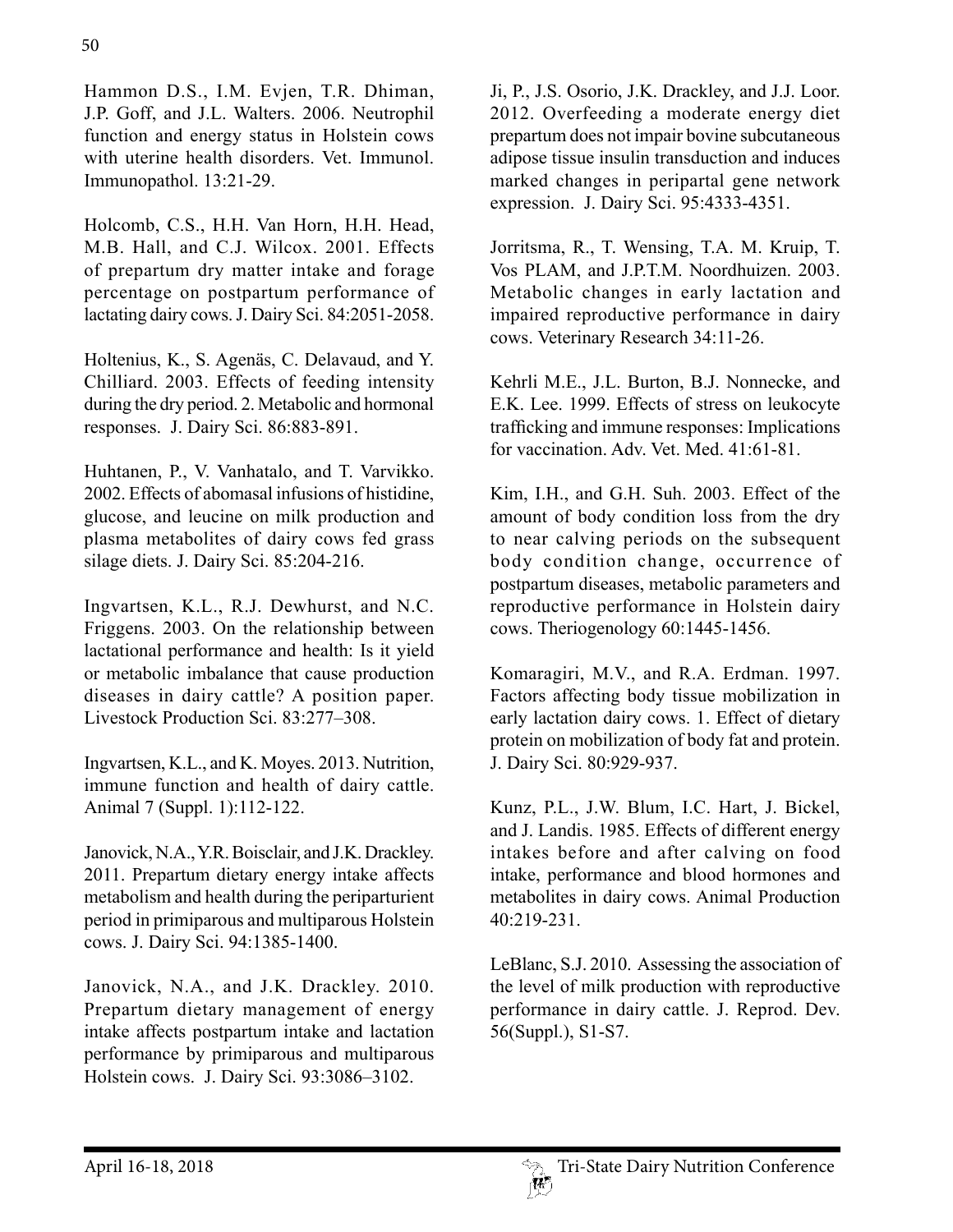51

Loor, J.J., H.M. Dann, N.A. Janovick-Guretzky, R.E. Everts, R. Oliveira, C.A. Green, N.B. Litherland, S.L. Rodriguez-Zas, H.A. Lewin, and J.K. Drackley. 2006. Plane of nutrition prepartum alters hepatic gene expression and function in dairy cows as assessed by longitudinal transcript and metabolic profiling. Physiological Genomics 27:29-41.

Loor, J.J., R.E. Everts, M. Bionaz, H.M. Dann, D.E. Morin, R. Oliveira, S.L. Rodriguez-Zas, J.K. Drackley, and H.A. Lewin. 2007. Nutritioninduced ketosis alters metabolic and signaling gene networks in liver of periparturient dairy cows. Physiological Genomics 32:105-116.

Mann, S., F.A. Leal Yepes, T.R. Overton, J.J. Wakshlag, A.L. Lock, C.M. Ryan, and D.V. Nydam. 2015. Dry period plane of energy: Effects on feed intake, energy balance, milk production, and composition in transition dairy cows. J. Dairy Sci. 98:3366–3382.

McArt, J.A., D.V. Nydam, and G.R. Oetzel. 2012. Epidemiology of subclinical ketosis in early lactation dairy cattle. J. Dairy Sci. 95:5056- 5066.

Moyes, K.M., J.K. Drackley, J.L. Salak-Johnson, D.E. Morin, J.C. Hope, and J.J. Loor. 2009. Dietary-induced negative energy balance has minimal effects on innate immunity during a Streptococcus uberis mastitis challenge in dairy cows during mid-lactation. J. Dairy Sci. 92:4301-4316.

Mulligan, F.J., and M.L. Doherty. 2008. Production diseases of the transition cow. Veterinary Journal 176:3-9.

Mulligan, F.J., L. O'Grady, D.A. Rice, and M.L. Doherty. 2006. A herd health approach to dairy cow nutrition and production diseases of the transition cow. Animal Reproduction Sci. 96:331-353.

NRC. 2001. Nutrient Requirements of Dairy Cattle. Seventh revised edition. Natl. Acad. Press. Washington, DC.

Ordway, R.S., S.E. Boucher, N.L. Whitehouse, C.G. Schwab, and B.K. Sloan. 2009. Effects of providing two forms of supplemental methionine to periparturient Holstein dairy cows on feed intake and lactational performance. J. Dairy Sci. 92:5154–5166.

Osorio, J.S., P. Ji, J.K. Drackley, D. Luchini, and J.J. Loor. 2013. Supplemental Smartamine M or MetaSmart during the transition period benefits postpartal cow performance and blood neutrophil function. J. Dairy Sci. 96:6248–6263.

Ospina, P.A., D.V. Nydam, T. Stokol, and T.R. Overton. 2010. Association between the proportion of sampled transition cows with increased nonesterified fatty acids and β-hydroxybutyrate and disease incidence, pregnancy rate, and milk production at the herd level. J. Dairy Sci. 93:3595-3601.

Penagaricano, F., A.H. Souza, P.D. Carvalho, A.M. Driver, R. Gambra, J. Kropp, K.S. Hackbart, D. Luchini, R.D. Shaver, M.C. Wiltbank, and H. Khatib. 2013. Effect of maternal methionine supplementation on the transcriptome of bovine preimplantation embryos. PLoS One. 8:e72302.

Pisulewski, P.M., H. Rulquin, J.L. Peyraud, and R. Verite. 1996. Lactational and systemic responses of dairy cows to postruminal infusions of increasing amounts of methionine. J. Dairy Sci. 79:1781–1791.

Robinson, J.J., C.J. Ashworth, J.A. Rooke, L. M. Mitchell, and T. G. McEvoy. 2006. Nutrition and fertility in ruminant livestock. Anim. Feed Sci. Technol. 126:259–276.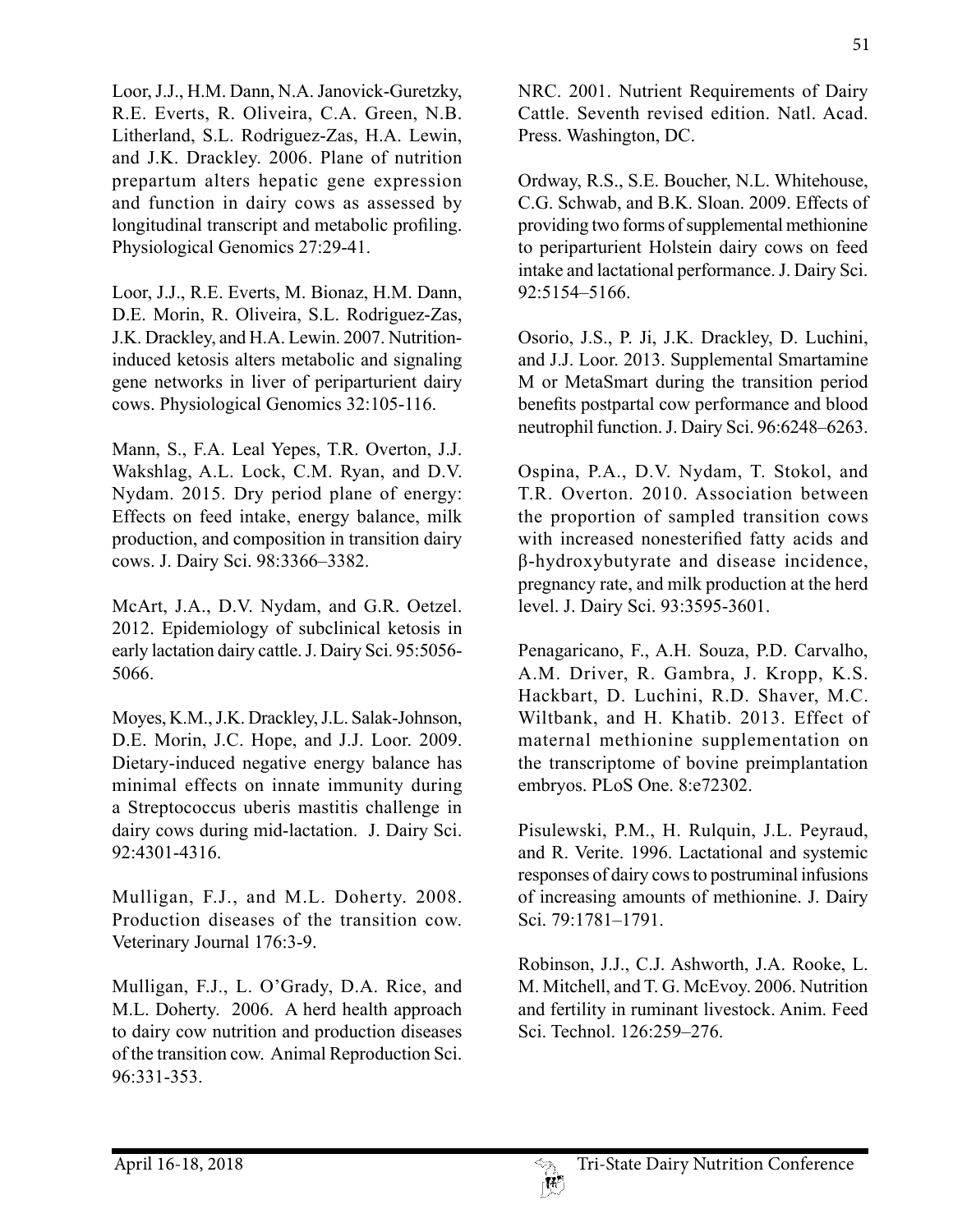Roche, J.R., A.W. Bell, T.R. Overton, and J.J. Loor. 2013. Nutritional management of the transition cow in the 21st century – a paradigm shift in thinking. Animal Production Sci. 53:1000-1023.

Rukkwamsuk, T, T. Wensing, and M.J. Geelen. 1998. Effect of overfeeding during the dry period on regulation of adipose tissue metabolism in dairy cows during the periparturient period. J. Dairy Sci. 81:2904-2911.

Rukkwamsuk, T,T. Wensing, and T.A.M. Kruip. 1999. Relationship between triacylglycerol concentration in the liver and first ovulation in postpartum dairy cows. Theriogenology. 51:1133-1142.

Santos, J.E., R.S. Bisinotto, E.S. Ribeiro, F.S. Lima, L.F. Greco, C.R. Staples, and W.W. Thactcher. 2010. Applying nutrition and physiology to improve reproduction in dairy cattle. Soc. Reprod. Fertil. Suppl. 67:387–403.

Santos, J.E., R.L. Cerri, and R. Sartori. 2008. Nutritional management of the donor cow. Theriogenology. 69:88–97.

Santos, J.E., E.J. DePeters, P.W. Jardon, and J.T. Huber. 2001. Effect of prepartum dietary protein level on performance of primigravid and multiparous Holstein dairy cows. J. Dairy Sci. 84:213–224.

Santos, J.E., H.M. Rutigliano, and M.F. Sa Filho. 2009. Risk factors for resumption of postpartum estrous cycles and embryonic survival in lactating dairy cows. Animal Reproduction Sci. 110:207-221.

Silva-del-Rio, N,P.M. Fricke, and R.R. Grummer. 2010. Effects of twin pregnancy and dry period strategy on milk production, energy balance, and metabolic profile in dairy cows. J. Animal Sci. 88:1048-1060.

Silvestre, F.T., T.S.M. Carvalho, N. Francisco, J.E.P. Santos, C.R. Staples, T.C. Jenkins, and W.W. Thatcher. 2011. Effects of differential supplementation of fatty acids during the peripartum and breeding periods of Holstein cows: I. Uterine and metabolic responses, reproduction, and lactation. J. Dairy Sci. 94:189- 204.

Sinclair, K.D., C. Allegrucci, R. Singh, D.S. Gardner, S. Sebastian, J. Bispham, A. Thurston, J.F. Huntley, W.D. Rees, C.A. Maloney, R.G. Lea, J. Craigon, T.G. McEvoy, and L.E. Young. 2007. DNA methylation, insulin resistance, and blood pressure in offspring determined by maternal periconceptional B vitamin and methionine status. Proc. Natl. Acad. Sci U S A. 104: 19351–19356.

Stella, S.L. 2017. Uterine immune mediators and lipid profiles of the preimplantation embryo and endometrial tissue in Holstein cows supplemented with rumen-protected methionine and observed neutrophil extracellular trap (net) formation in the bovine endometiral tissue. MS Thesis. University of Illinois, Urbana.

Sutter, F., and D.E. Beever. 2000. Energy and nitrogen metabolism in Holstein-Friesen cows during early lactation. Animal Sci. 70:503-514.

Thatcher, W.W., J.E.P. Santos, and C.R. Staples. 2011. Dietary manipulations to improve embryonic survival in cattle. Theriogenology 76:1619-1631.

Toledo, M., G.M. Baez, E. Trevisol, N.E. Lobos, A. Garcia-Guerra, J.N. Guen, D. Luchini, R.D. Shaver, and M.C. Wiltbank. 2015. Effect of top-dressing rumen-protected methionine in lactating Holstein cows II: Fertility and embryo development. J. Dairy Sci. V. 98 (Suppl. 2):301.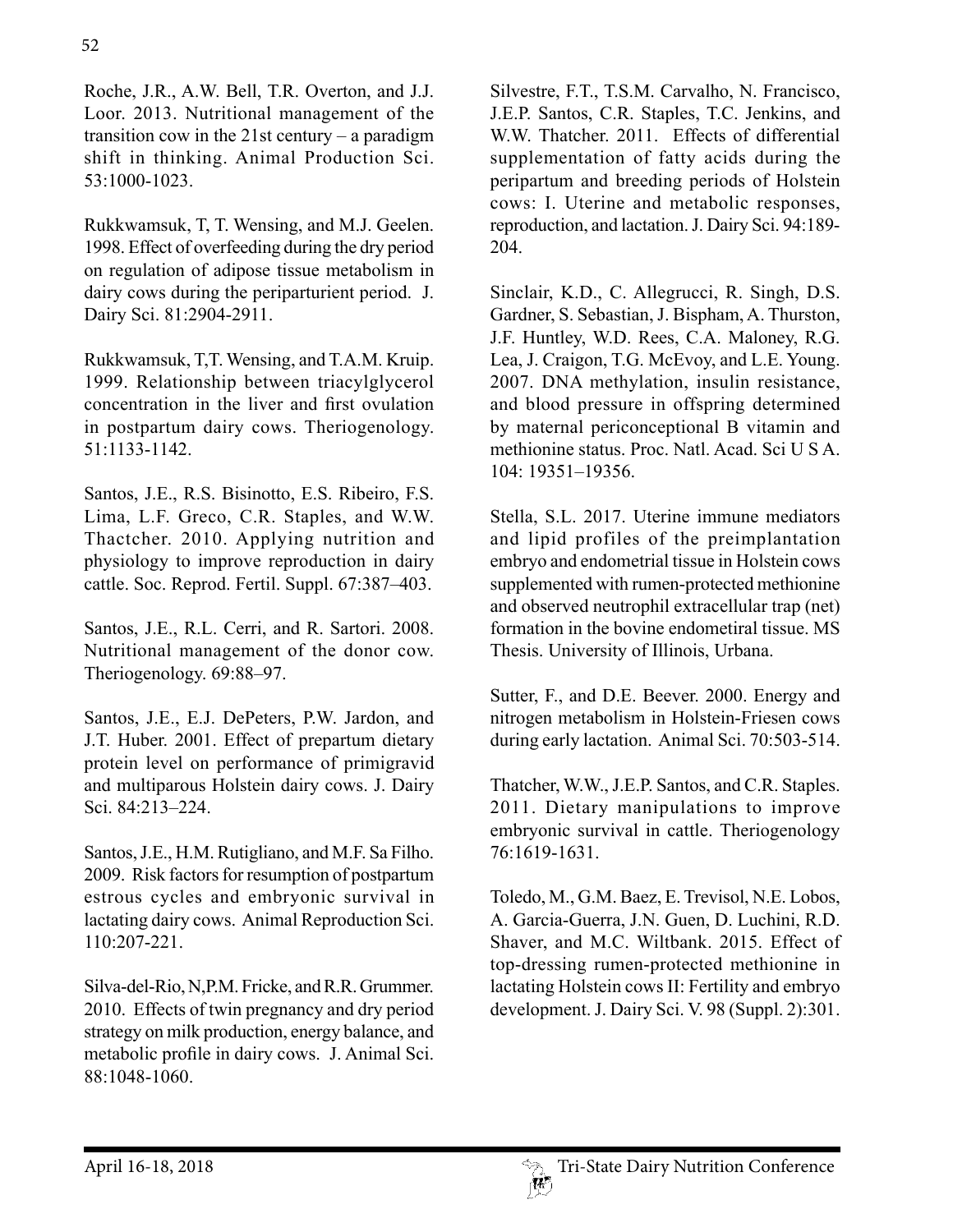Vickers, L.A., D.M. Weary, D.M. Veira, and M.A.G. von Keyserlingk. 2013. Feeding a higher forage diet prepartum decreases incidences of subclinical ketosis in transition dairy cows. J. Animal Sci. 91:886-894.

Walsh, R.B., J.S. Walton, D.F. Kelton, S.J. LeBlanc, K.E. Leslie, and T.F. Duffield. 2007. The effect of subclinical ketosis in early lactation on reproductive performance of postpartum dairy cows. J. Dairy Sci. 90:2788-2796.

Wang, J, Z. Wu, D. Li, N. Li, S.V. Dindot, M.C. Satterfield, F.W. Bazer, and G. Wu. 2012. Nutrition, epigenetics, and metabolic syndrome. Antioxid Redox Signal. 17:282–301.

Whitaker, D.A., E.J. Smith, G.O. da Rosa, and J.M. Kelly. 1993. Some effects of nutrition and management on the fertility of dairy cattle. Veterinary Record 133:61-64.

Wiltbank, M.C., H. Lopez, R. Sartori, S. Sangsritavong, and A. Gumen. 2006. Changes in reproductive physiology of lactating dairy cows due to elevated steroid metabolism. Theriogenology. 65:17–29.

Winkleman, L.A., T.H. Elsasser, and C.K. Reynolds. 2008. Limit-feeding a high-energy diet to meet energy requirements in the dry period alters plasma metabolite concentrations but does not affect intake or milk production in early lactation. J. Dairy Sci. 91:1067-1079.

Wu, G., F.W. Bazer, M.C. Satterfield, X. Li, X. Wang, G.A. Johnson, R.C. Burghardt, Z. Dai, J. Wang, and Z. Wu. 2013. Impacts of arginine nutrition on embryonic and fetal development in mammals. Amino Acids 45:241-256.

Zabeli, Q., and B.U. Metzler-Zabeli. 2012. Interplay between rumen digestive disorders and diet-induced inflammation. Research in Veterinary Sci. 93:1099-1108.

Zerbe, H., N. Schneider, W. Leibold, T. Wensing, T.A. Kruip, and H.J. Schuberth. 2000. Altered functional and immunophenotypical properties of neutrophilic granulocytes in postpartum cows associated with fatty liver. Theriogenology 54:771-86.